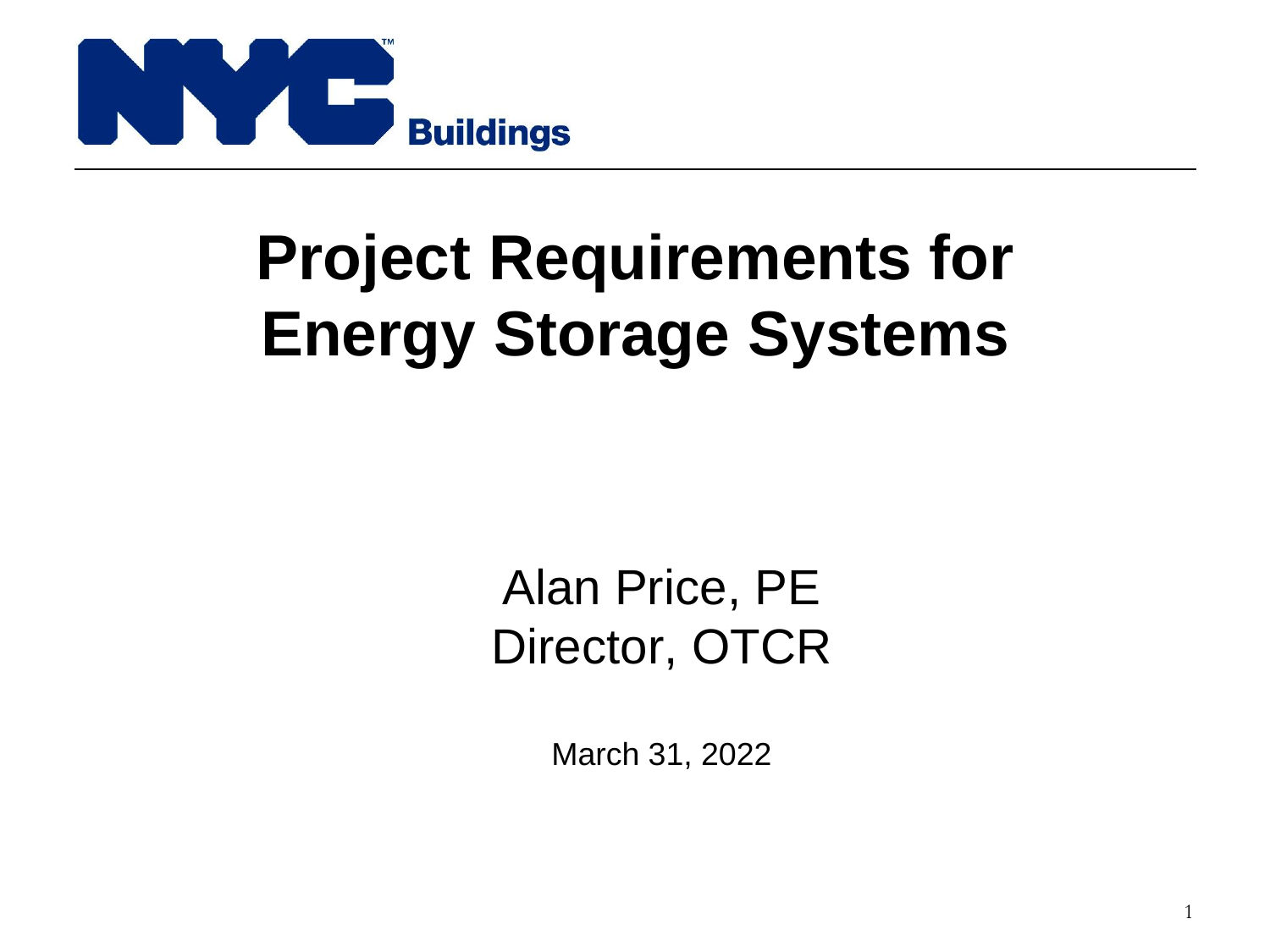

- ➢ Designed to help manage project responsibilities and determine who is doing what on the project.
- ➢ Project Requirements are published on DOB website for several application types (ie, boilers, solar systems, sprinklers, etc).
- ➢ ESS Project Requirements will be developed and published.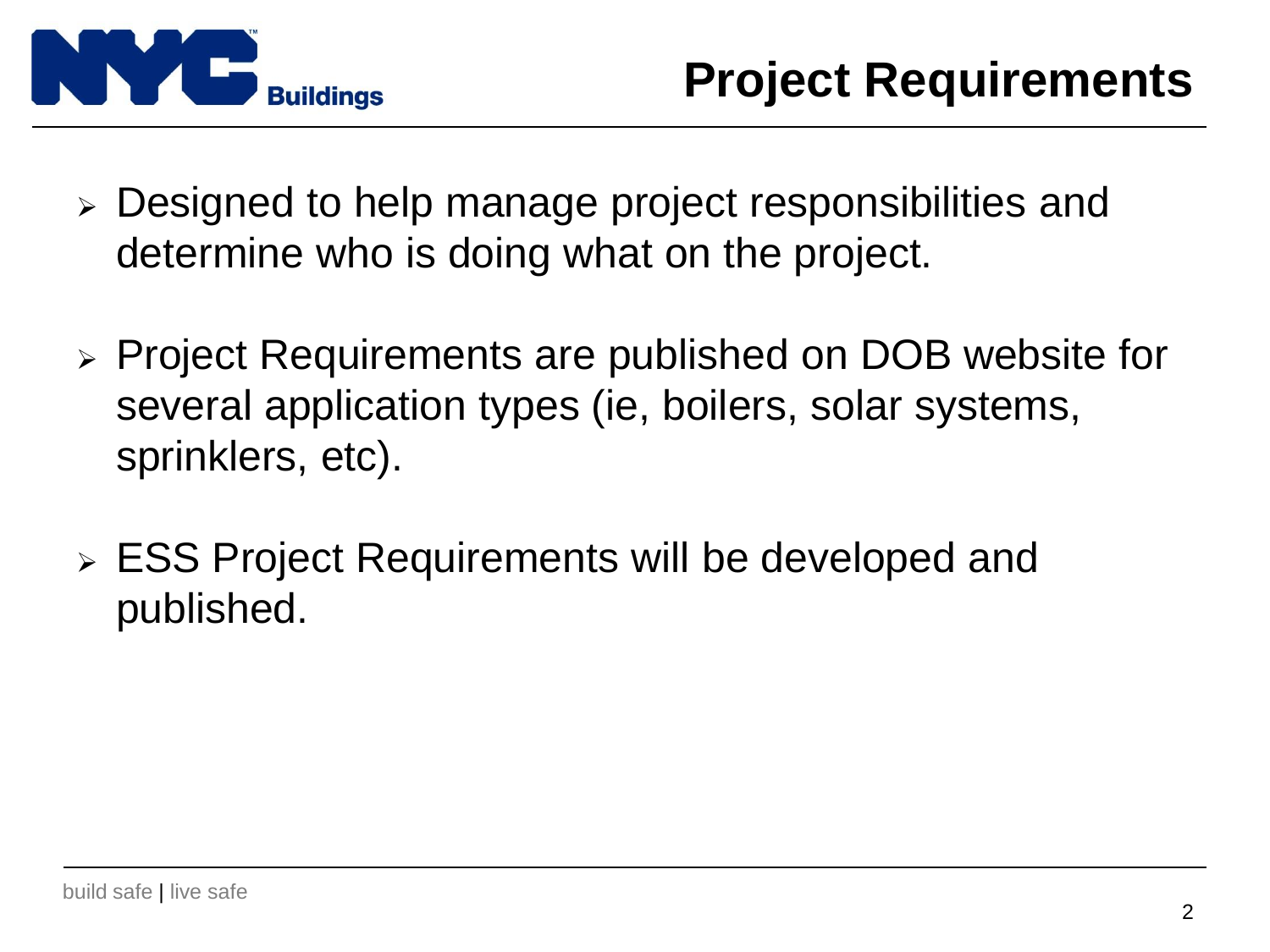

- ➢ Code Applicability
- ➢ Zoning Provisions
- ➢ Construction Document Submission
- ➢ Inspections
- ➢ Signoff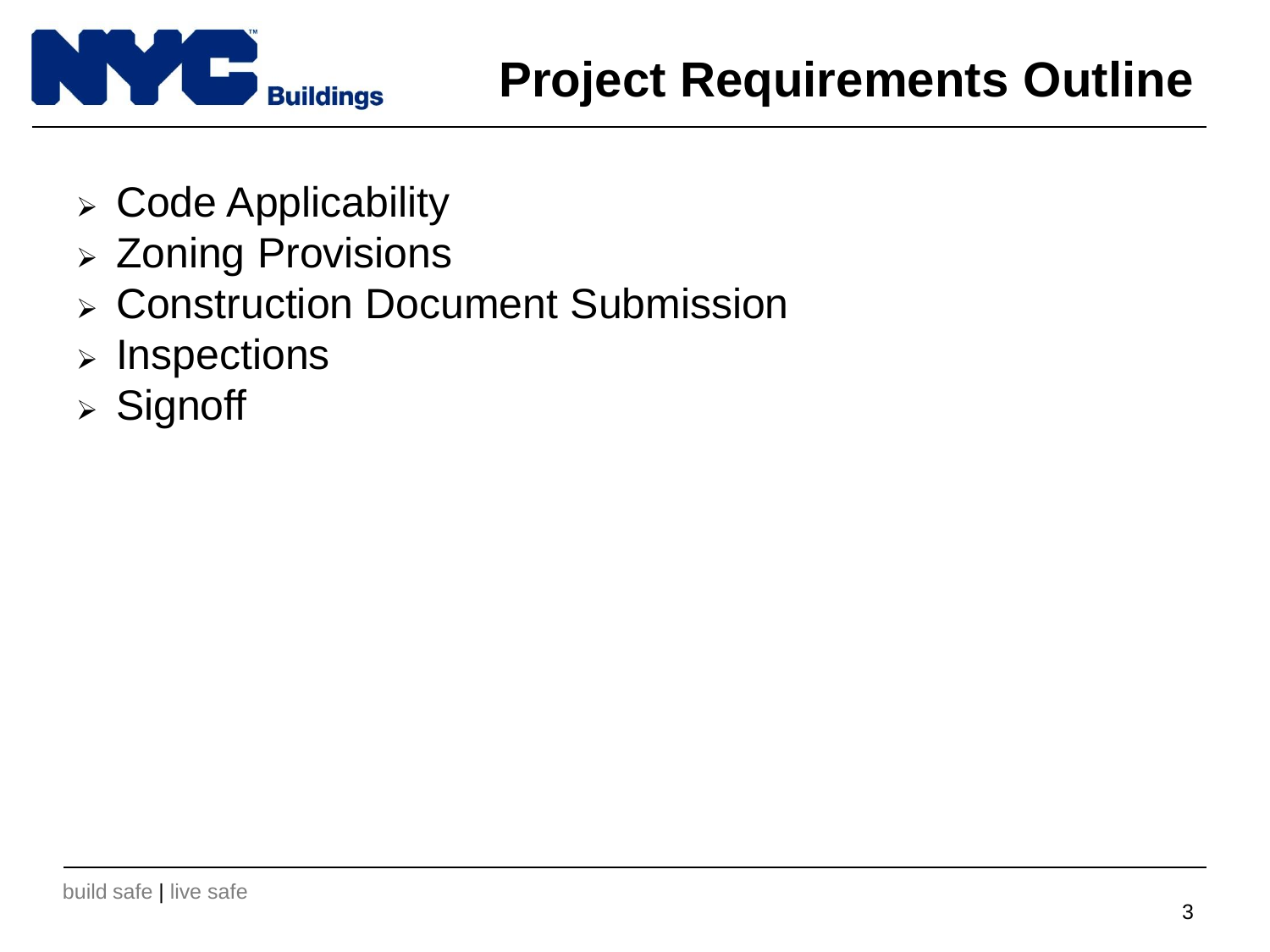

| <b>Applicable Requirement</b>    | <b>Code Provision</b>                                                                                  |
|----------------------------------|--------------------------------------------------------------------------------------------------------|
| <b>Alternative Material</b>      | 28-113.2.2<br>Requires approval,<br>Must demonstrate compliance with intent<br>of code and equivalency |
| <b>Structural Analysis</b>       | <b>BC Chapter 16</b>                                                                                   |
| <b>Special Flood Hazard Area</b> | <b>BC Appendix G</b>                                                                                   |
| <b>FDNY Requirements</b>         | 3 RCNY 608-01                                                                                          |
| <b>Electrical Diagram</b>        | <b>2011 Electrical Code</b>                                                                            |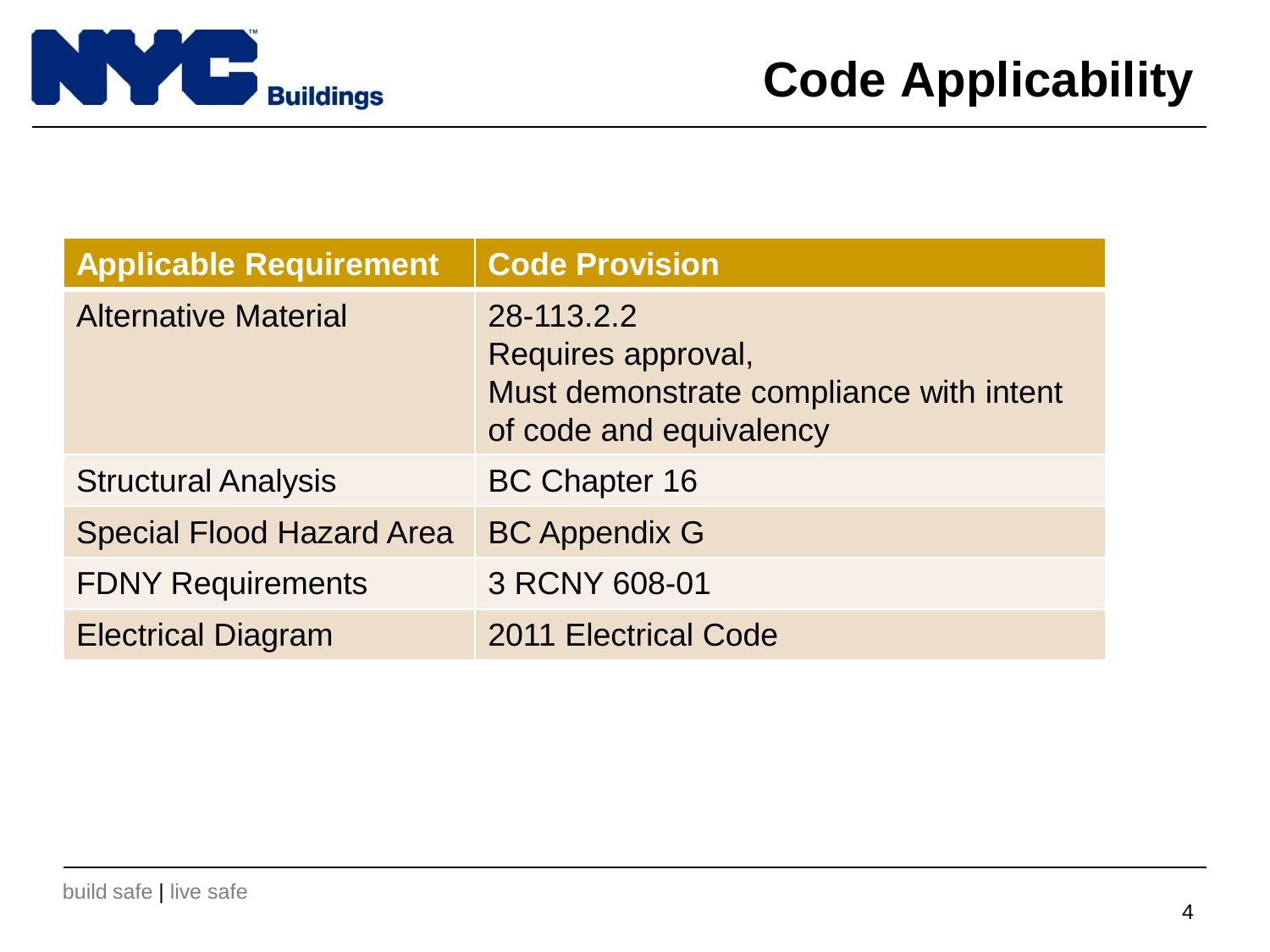

- ➢ **BB 2019-007:** Clarifies the applicable zoning use group and limitation when establishing facilities for nonaccessory battery energy storage systems.
- ➢ **BB 2020-023:** Clarifies the applicable limitation when establishing stationary storage battery systems accessory to the principle uses they serve within a single zoning lot and outlines the filing procedures for such systems.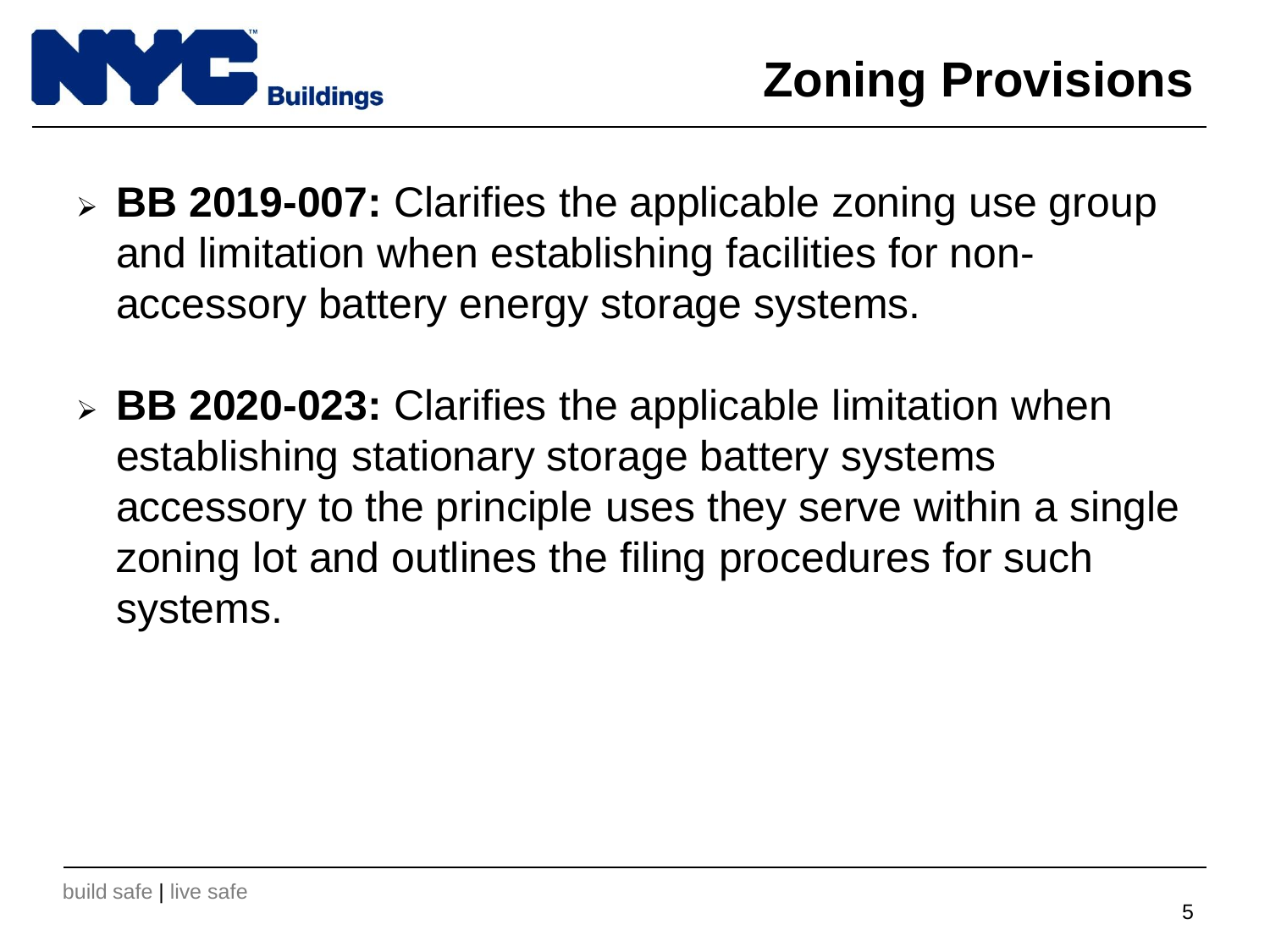

- ➢ Filed under DOBNOW as GC work type
- ➢ Required Documents, OTCR Checklist:
	- 1. Project Information
	- 2. ESS Properties
	- 3. Hazards
	- 4. Plans
	- 5. Proposed Design Features
	- 6. Certifications and Reports
	- 7. Remote Monitoring
	- 8. Manuals
	- 9. Miscellaneous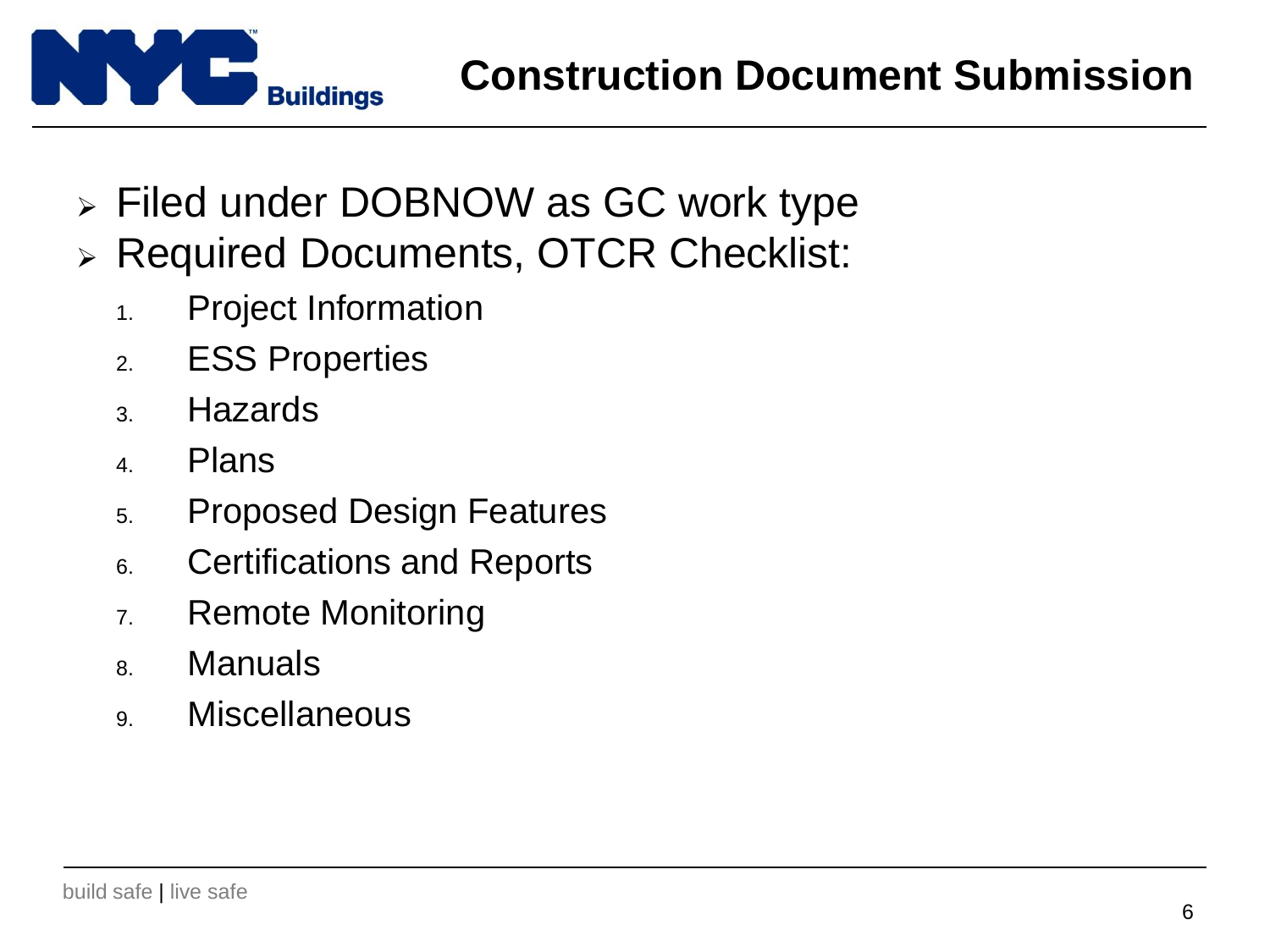

#### **Construction Document Submission**

### OTCR Checklist

|                                       | $\mathbb{A}$ $\mathsf{A}$     | C.                                                                                                       |                                                                                                                                                                                                                                                                                                                                                                                                                                                                                                            |                                                               | G                                                     | н                                                                       |                                       | $\circ$                | P                                     |
|---------------------------------------|-------------------------------|----------------------------------------------------------------------------------------------------------|------------------------------------------------------------------------------------------------------------------------------------------------------------------------------------------------------------------------------------------------------------------------------------------------------------------------------------------------------------------------------------------------------------------------------------------------------------------------------------------------------------|---------------------------------------------------------------|-------------------------------------------------------|-------------------------------------------------------------------------|---------------------------------------|------------------------|---------------------------------------|
| 1 <sup>1</sup>                        | Requirement                   | <b>Description</b>                                                                                       | Objective / Purpose / Scope of review                                                                                                                                                                                                                                                                                                                                                                                                                                                                      | <b>OTCR / Code Requirement</b>                                | <b>Submission required by:</b><br>RDP, Manufact., N/A | <b>Applicant Responses</b><br>(Include document name, if<br>applicable) | <b>File Name</b><br>(Word doc or pdf) | <b>OTCR Objections</b> | <b>OTCR Acceptance</b><br><b>Date</b> |
|                                       |                               | Location and layout of the room or area in<br>which the ESS is to be installed                           | Verification of safe location and no<br>nearby exposures (example like schools, drawings.<br>gas stations etc.)                                                                                                                                                                                                                                                                                                                                                                                            | Please provide all nearby details in the                      |                                                       |                                                                         |                                       |                        |                                       |
| $\begin{array}{c} 2 \\ 3 \end{array}$ |                               | Distances to adjacent construction                                                                       | No nearby exposures.                                                                                                                                                                                                                                                                                                                                                                                                                                                                                       | FDNY rule: RCNY 608-01(g)(1)(c)                               |                                                       |                                                                         |                                       |                        |                                       |
| Site and Battery                      | Distances to nearby equipment | Safe location for ESS                                                                                    | As per FDNY requirement, any equipment<br>within 10 ft needs to be identified.<br>For Rooftops installation: Are there any<br>vents located nearby, or other<br>mechanical equipment, rooftop hatch,<br>intake vent, exhaust. If yes what is the<br>distance from the BESS?<br>For Outside in yard/parking lot<br>installation - Are there any windows,<br>entrance/exit nearby, if yes what is the<br>distance from the BESS?<br>If UL9540A test data indicates spacing<br>can be reduced, then it can be | <b>RDP</b> (Preliminary<br>plans not required                 |                                                       |                                                                         | New                                   |                        |                                       |
| 5 <sub>1</sub>                        | Plan                          | <b>Egress features</b>                                                                                   | Safe exit in the event of emergency.                                                                                                                                                                                                                                                                                                                                                                                                                                                                       | FDNY rule (e.g. width of the egress path)                     | to be signed and                                      |                                                                         |                                       |                        |                                       |
| 6                                     |                               | Security features such as fencing, bollards, etc.                                                        | The site should be secure from<br>unauthorized access.                                                                                                                                                                                                                                                                                                                                                                                                                                                     | Reference NFPA 855 / FC 312                                   | sealed)                                               |                                                                         |                                       |                        |                                       |
| 7 <sup>1</sup>                        |                               | Battery Picture, Isometric (Dimensions)                                                                  | <b>Information collecting</b>                                                                                                                                                                                                                                                                                                                                                                                                                                                                              | Separate battery plan indicating all<br>required information. |                                                       |                                                                         |                                       |                        |                                       |
| 8 <sub>o</sub>                        |                               | GENERAL NOTE BOX - ESS Chemistry (i.e., Lithium-<br>lon, etc.)                                           |                                                                                                                                                                                                                                                                                                                                                                                                                                                                                                            | Separate battery plan indicating all<br>required information. |                                                       |                                                                         |                                       |                        |                                       |
| 9                                     |                               | GENERAL NOTE BOX - Battery Model, Make and<br>Series (as referenced in listing and testing<br>documents) |                                                                                                                                                                                                                                                                                                                                                                                                                                                                                                            | Separate battery plan indicating all<br>required information. |                                                       |                                                                         |                                       |                        |                                       |
|                                       |                               | <b>GENERAL NOTE BOX - Number of Batteries (total</b>                                                     |                                                                                                                                                                                                                                                                                                                                                                                                                                                                                                            | Separate battery plan indicating all                          |                                                       |                                                                         |                                       |                        |                                       |

| FDNY rule: RCNY 608-01(g)(1)(c)<br>Distances to adjacent construction<br> No nearby exposures. |  |
|------------------------------------------------------------------------------------------------|--|
|                                                                                                |  |
| $F_{\rm C}$ contracts and $F_{\rm C}$                                                          |  |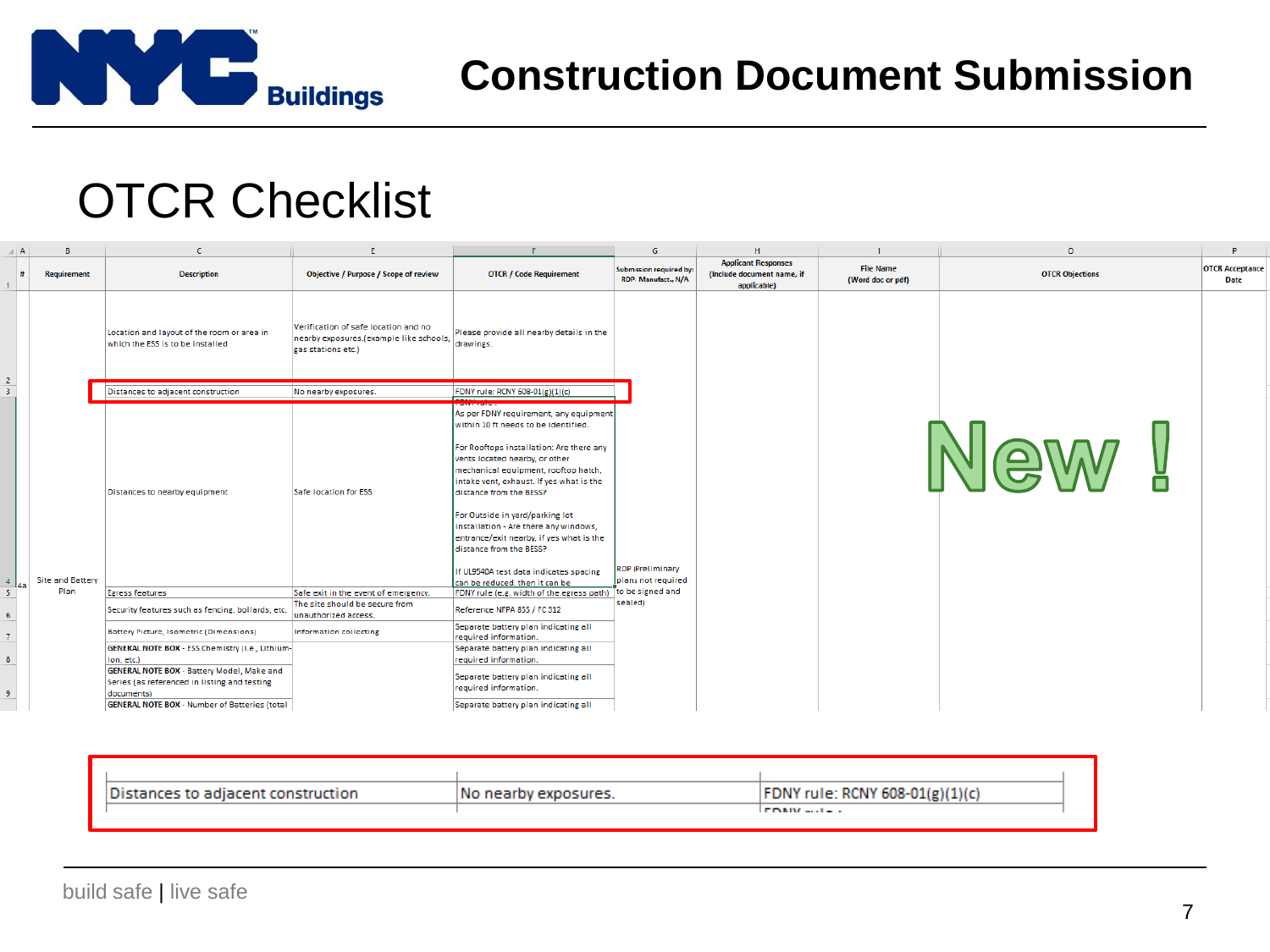

## OTCR Checklist: Plans

| <b>Sheet Description</b>    |
|-----------------------------|
| <b>Site</b>                 |
| <b>Battery Plan</b>         |
| Architectural               |
| Sprinkler, Alarm, Detection |
| <b>Structural</b>           |
| Zoning                      |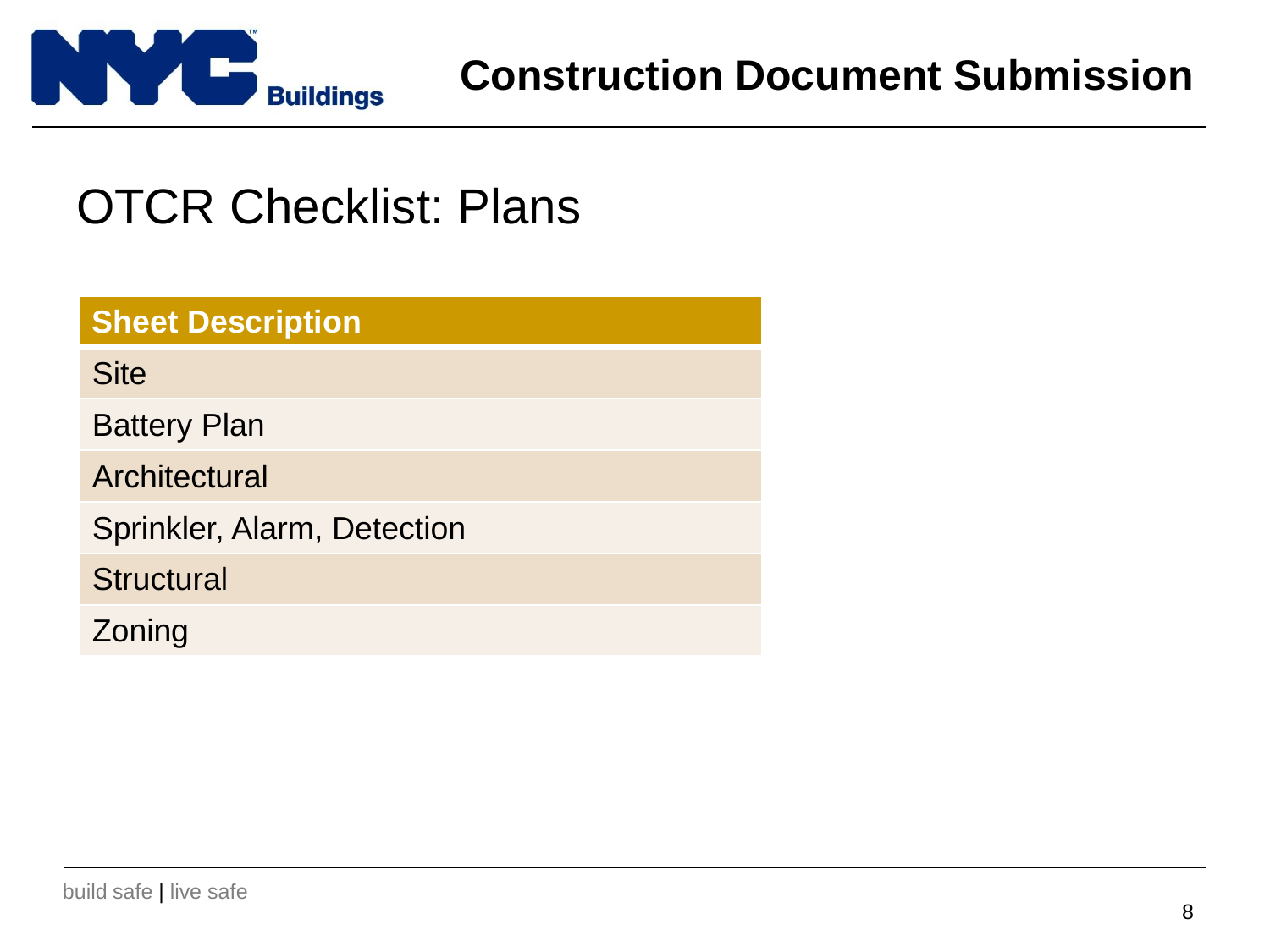

## OTCR Checklist: Certifications and Reports

| <b>Item</b>                 |
|-----------------------------|
| UL 9540 Listing             |
| UL 9540A Testing and Report |
| <b>RDP Certification</b>    |
| <b>Peer Review</b>          |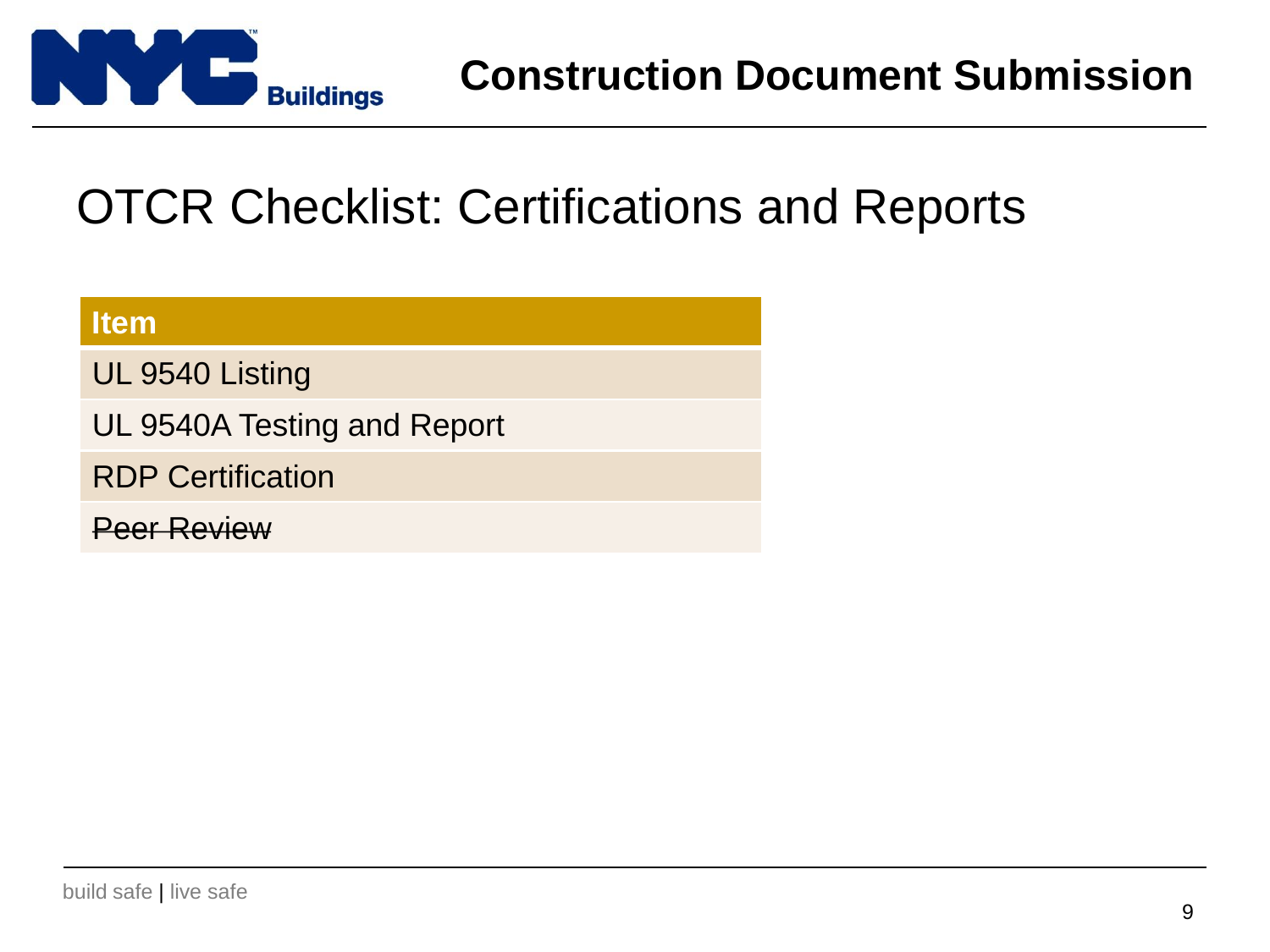

- ➢ **Special Inspections**  for related work. A special inspection has not been established for ESS.
- ➢ **Commissioning**  Required for medium and large systems. Performed by the manufacturer. Report shall be reviewed and accepted by OTCR.
- ➢ **RDP Certification**  Certifies compliance with the Conditional Acceptance Letter and FDNY's LNO.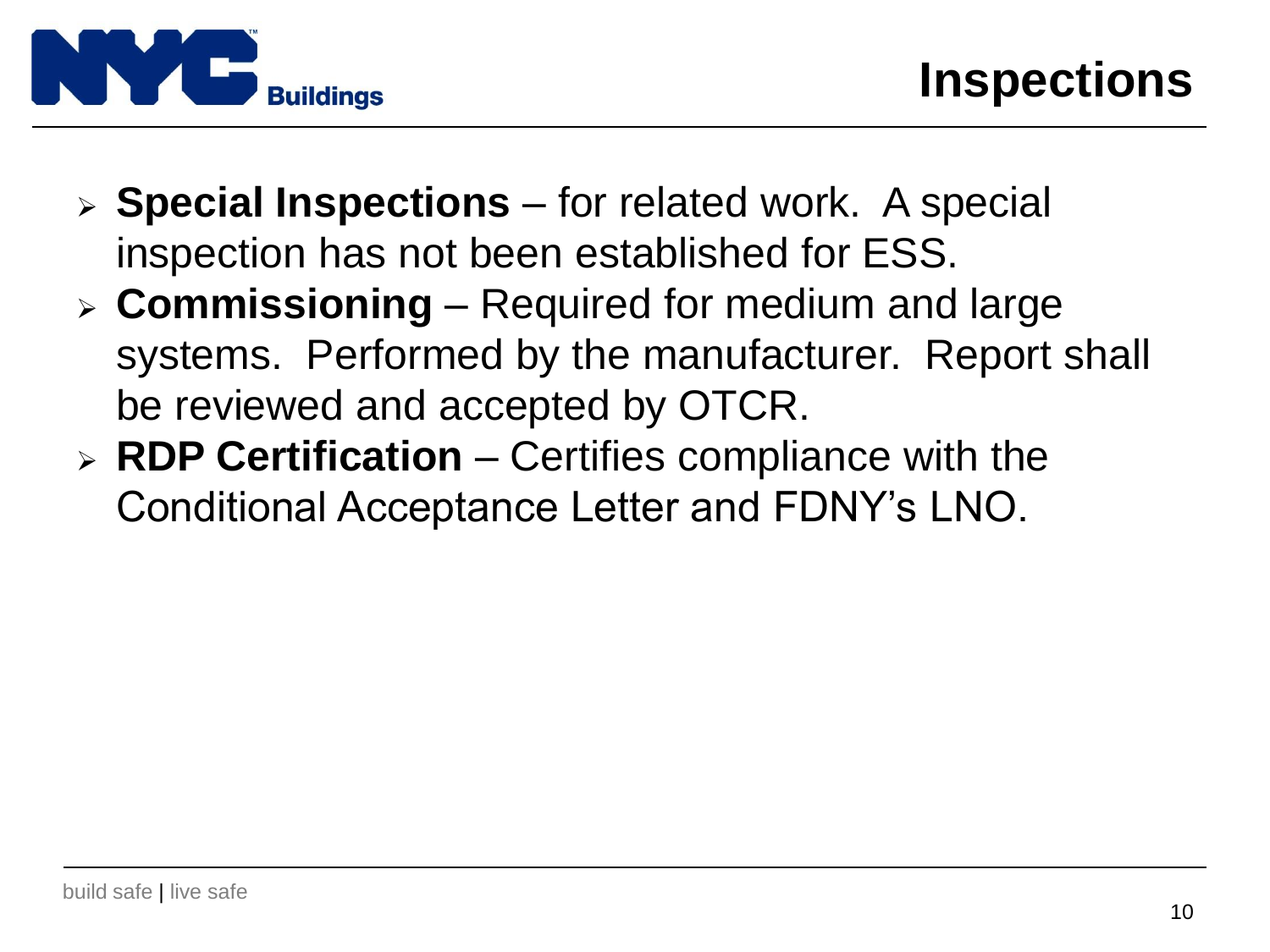

➢ **OTCR Final Acceptance Letter** – issued after review and acceptance of the RDP certification. A required item must be established in BIS/DOBNOW.